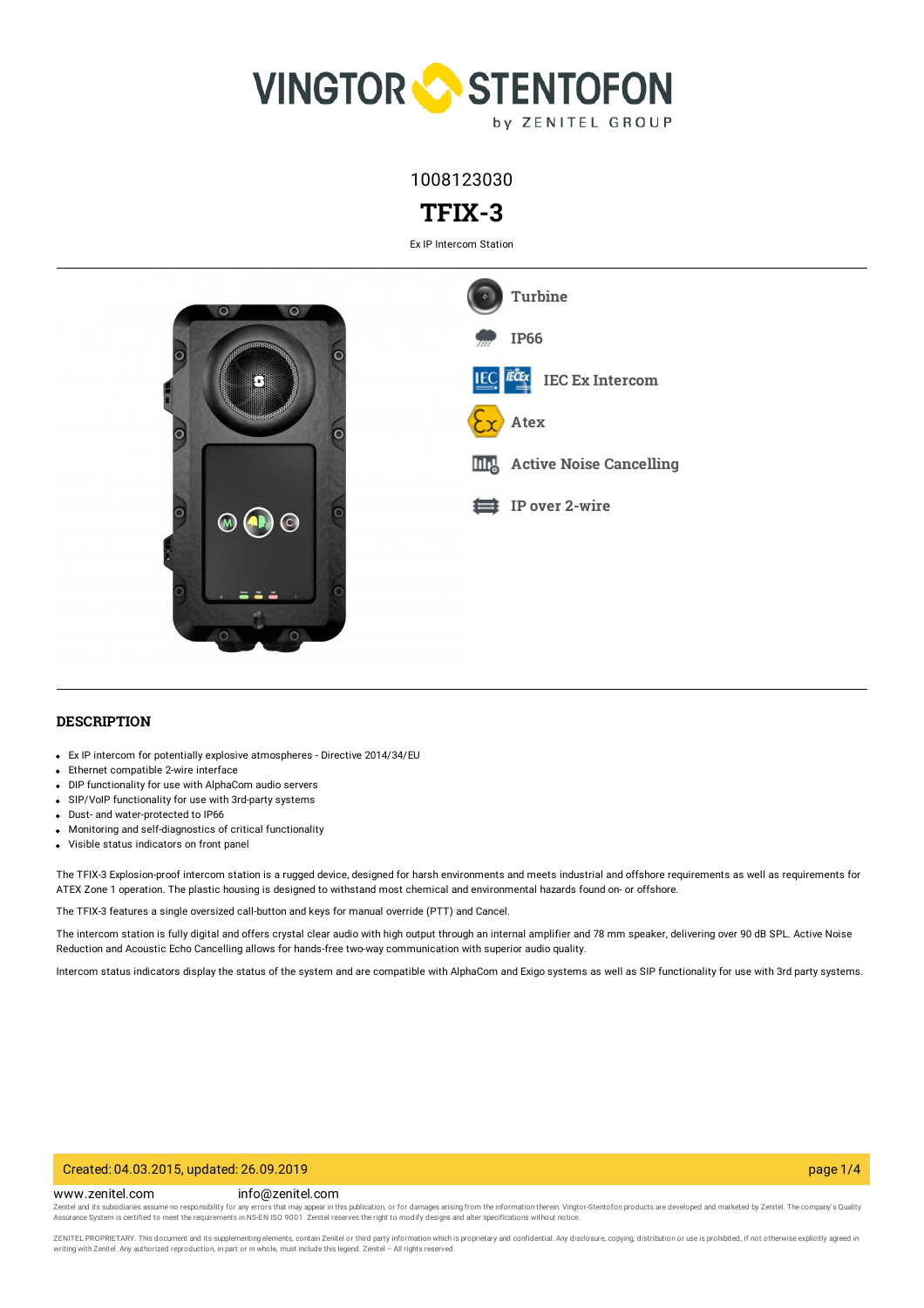### **SPECIFICATIONS**

#### **MECHANICAL**

| ויוניים וריוניים          |                                                                                 |
|---------------------------|---------------------------------------------------------------------------------|
| Dimensions                | 345 x 178 x 101 mm                                                              |
| Weight                    | 4 kg                                                                            |
| Mounting                  | On-wall box (included)                                                          |
| Color                     | Black                                                                           |
| <b>ENVIRONMENTAL</b>      |                                                                                 |
| Operating temperature     | -20°C to +60°C                                                                  |
| Storage temperature       | -40°C to +70°C                                                                  |
| Operating humidity        | 10% to 95% RH (non-condensing)                                                  |
| Storage humidity          | 10% to 95% RH (non-condensing)                                                  |
| Air pressure              | 600 hPa to 1200 hPa                                                             |
| IP-rating                 | IP64 in accordance with IEC 60079-0                                             |
|                           | IP66 in accordance with EN 60945                                                |
| IK rating                 | 7J for enclosure                                                                |
|                           | 4J for cable glands                                                             |
| <b>ELECTRICAL</b>         |                                                                                 |
| PoE                       | NO, proprietary 2-wire data- and powerbus                                       |
| Power consumption         | 4.2 W (idle) to 8 W (max)                                                       |
| DC power                  | 24 VDC                                                                          |
| <b>NETWORK</b>            |                                                                                 |
| Connection                | 2 x 2-wire                                                                      |
| Connection type           | Screw terminals                                                                 |
| Functions                 | Auto negotiating                                                                |
| Built-in switch           | N/A                                                                             |
| Compatibility             | SIP, AlphaCom™, Pulse™, G.711, G.722, G.729, HD Voice                           |
| <b>INPUTS AND OUTPUTS</b> |                                                                                 |
| Handheld Microphone       | Microphone (bal), PTT                                                           |
| Handset                   | Microphone (bal), Speaker (bal), + PTT                                          |
| Headset                   | Microphone (bal), Speaker (bal), + PTT                                          |
| Digital inputs/outputs    | N <sub>O</sub>                                                                  |
| Relay outputs             | N <sub>O</sub>                                                                  |
| Audio                     | Yes, for audio accessories                                                      |
| Aux power                 | Provided by network cable                                                       |
| <b>CERTIFICATIONS</b>     |                                                                                 |
| Immunity                  | EN 60945, EN 61000-6-2                                                          |
| Emission                  | EN 60945, EN 61000-6-3, EN 61000-6-4                                            |
| CENELEC safety standards  | EN 60079-0: 2012, EN 60079-7: 2007, EN 60079-11: 2012,EN 60079-18: 2009         |
| IEC safety standards      | IEC 60079-0: 2011, IEC 60079-7: 2006-07, IEC 60079-11: 2011, IEC 60079-18: 2009 |
| Marking                   | II 2(2) G Ex e ib mb [ib] IIC T4 Gb -20°C $\leq$ Ta $\leq$ +60°C                |

# Created: 04.03.2015, updated: 26.09.2019 page 2/4

#### www.zenitel.com info@zenitel.com

Zenitel and its subsidiaries assume no responsibility for any errors that may appear in this publication, or for damages arising from the information therein. Vingtor-Stentofon products are developed and marketed by Zenite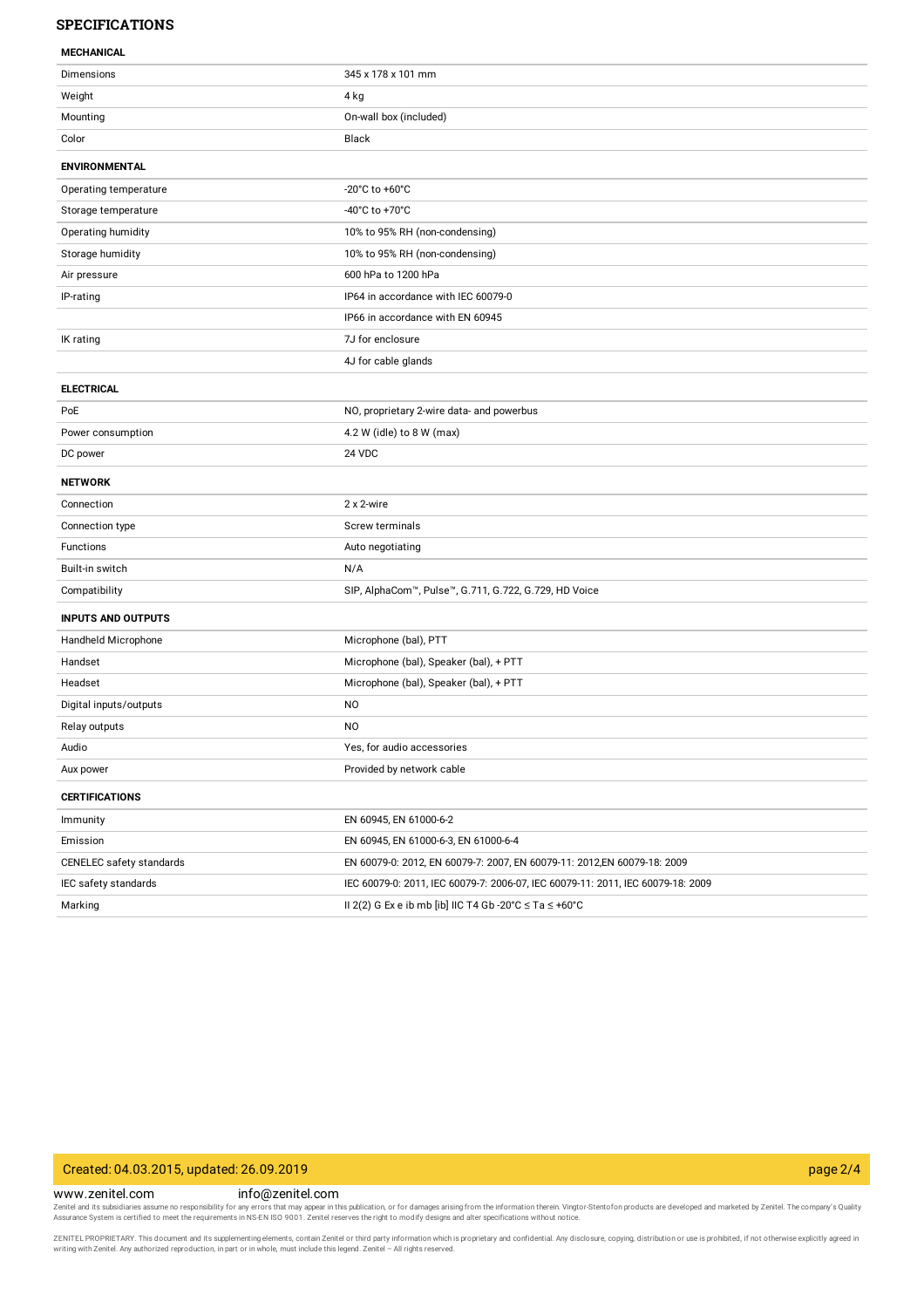# **TECHNICAL DIMENSIONS**



#### Created: 04.03.2015, updated: 26.09.2019 page 3/4

www.zenitel.com info@zenitel.com

Zenitel and its subsidiaries assume no responsibility for any errors that may appear in this publication, or for damages arising from the information therein. Vingtor-Stentofon products are developed and marketed by Zenite